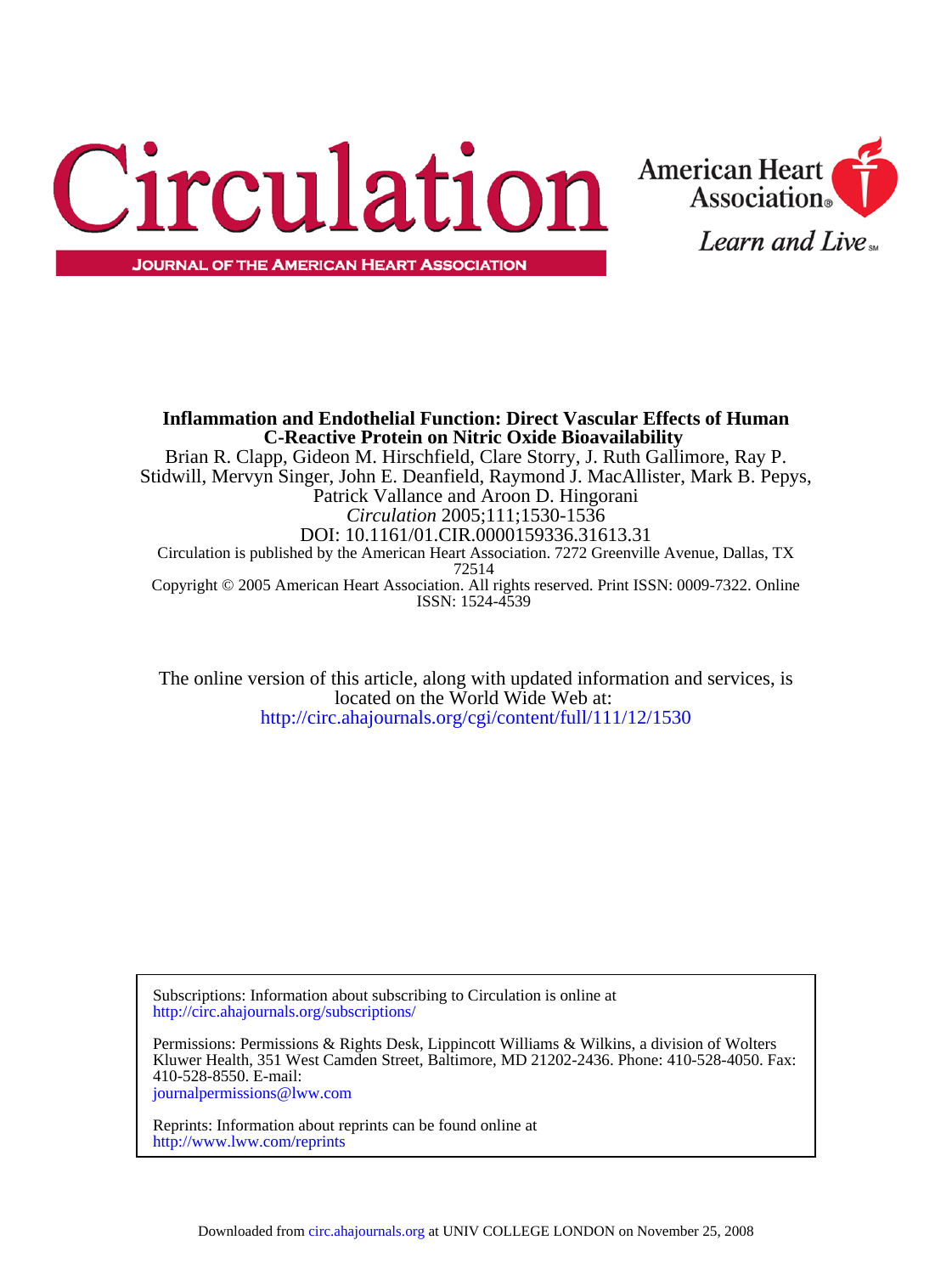# **Inflammation and Endothelial Function Direct Vascular Effects of Human C-Reactive Protein on Nitric Oxide Bioavailability**

Brian R. Clapp, MA, MRCP; Gideon M. Hirschfield, MA, MRCP; Clare Storry, BSc, AVS; J. Ruth Gallimore, BSc; Ray P. Stidwill; Mervyn Singer, MD, FRCP; John E. Deanfield, FRCP; Raymond J. MacAllister, MD, FRCP; Mark B. Pepys, MD, PhD, FRCP, FRS, FMedSci; Patrick Vallance, MD, FRCP, FMedSci; Aroon D. Hingorani, PhD, FRCP

- *Background*—Circulating concentrations of the sensitive inflammatory marker C-reactive protein (CRP) predict future cardiovascular events, and CRP is elevated during sepsis and inflammation, when vascular reactivity may be modulated. We therefore investigated the direct effect of CRP on vascular reactivity.
- *Methods and Results*—The effects of isolated, pure human CRP on vasoreactivity and protein expression were studied in vascular rings and cells in vitro, and effects on blood pressure were studied in rats in vivo. The temporal relationship between changes in CRP concentration and brachial flow-mediated dilation was also studied in humans after vaccination with *Salmonella typhi* capsular polysaccharide, a model of inflammatory endothelial dysfunction. In contrast to some previous reports, highly purified and well-characterized human CRP specifically induced hyporeactivity to phenylephrine in rings of human internal mammary artery and rat aorta that was mediated through physiological antagonism by nitric oxide (NO). CRP did not alter endothelial NO synthase protein expression but increased protein expression of GTP cyclohydrolase-1, the rate-limiting enzyme in the synthesis of tetrahydrobiopterin, the NO synthase cofactor. In the vaccine model of inflammatory endothelial dysfunction in humans, increased CRP concentration coincided with the resolution rather than the development of endothelial dysfunction, consistent with the vitro findings; however, administration of human CRP to rats had no effect on blood pressure.
- *Conclusions*—Pure human CRP has specific, direct effects on vascular function in vitro via increased NO production; however, further clarification of the effect, if any, of CRP on vascular reactivity in humans in vivo will require clinical studies using specific inhibitors of CRP. **(***Circulation***. 2005;111:1530-1536.)**

**Key Words:** endothelium ■ inflammation ■ nitric oxide

C-reactive protein (CRP) is an exquisitely sensitive systemic marker of inflammation and tissue damage,<sup>1</sup> the concentration of which is associated with future development of atherothrombotic events both in patients with known cardiovascular disease<sup> $2-4$ </sup> and in healthy individuals in the general population, albeit less strongly in the latter than previously suggested.5 CRP is present in most atherosclerotic lesions,6,7 and via its binding to lipids and lipoproteins and its capacity to activate the classic complement pathway, it has the potential to contribute to atherogenesis.<sup>1</sup> Recently, it has been suggested that CRP also affects nitric oxide (NO) pathways,8,9 and this would be of interest in relation to the association between endothelial dysfunction and atherosclerosis. However, it would be remarkable if CRP, the plasma concentration of which can cover a dynamic range of up to

10 000-fold (0.05 to 500 mg/L) with a half-time of  $\approx$ 24 hours,<sup>10,11</sup> was actually an important regulator of tone of either resistance or conduit vessels in vivo. We have therefore investigated the effect of highly purified and very-wellcharacterized human CRP on arterial tone and observed hyporeactivity to phenylephrine (PE) mediated by increased rather than reduced NO production.

## **Methods**

## **Human CRP**

Malignant effusion fluids removed for therapeutic purposes were collected from patients without active infections. Source material tested negative for hepatitis B and C, anti-HIV-1, and HIV-2. CRP was purified by sequential DEAE anion exchange and ligand-elution calcium-dependent affinity chromatography on phosphoethanolaminecarboxyhexyl Sepharose.12,13 After calcium chelation and concentration,

*Circulation* is available at http://www.circulationaha.org DOI: 10.1161/01.CIR.0000159336.31613.31

Received June 14, 2004; revision received October 12, 2004; accepted November 18, 2004.

From the Centre for Clinical Pharmacology and Therapeutics, BHF Laboratories (B.R.C., R.J.M., P.V., A.D.H.); Centre for Amyloidosis and Acute Phase Proteins, Royal Free Campus (G.M.H., J.R.G., M.B.P.); Vascular Physiology Unit, Institute of Child Health (C.S., J.E.D.); and Bloomsbury Institute for Intensive Care Medicine (R.P.S., M.S.), Department of Medicine, University College London; all in London, United Kingdom.

Correspondence to Dr Aroon D. Hingorani, Centre for Clinical Pharmacology, BHF Laboratories, Department of Medicine, University College London, The Rayne Building, 5 University St, London WC1E 6JJ, United Kingdom. E-mail a.hingorani@ucl.ac.uk.

<sup>© 2005</sup> American Heart Association, Inc.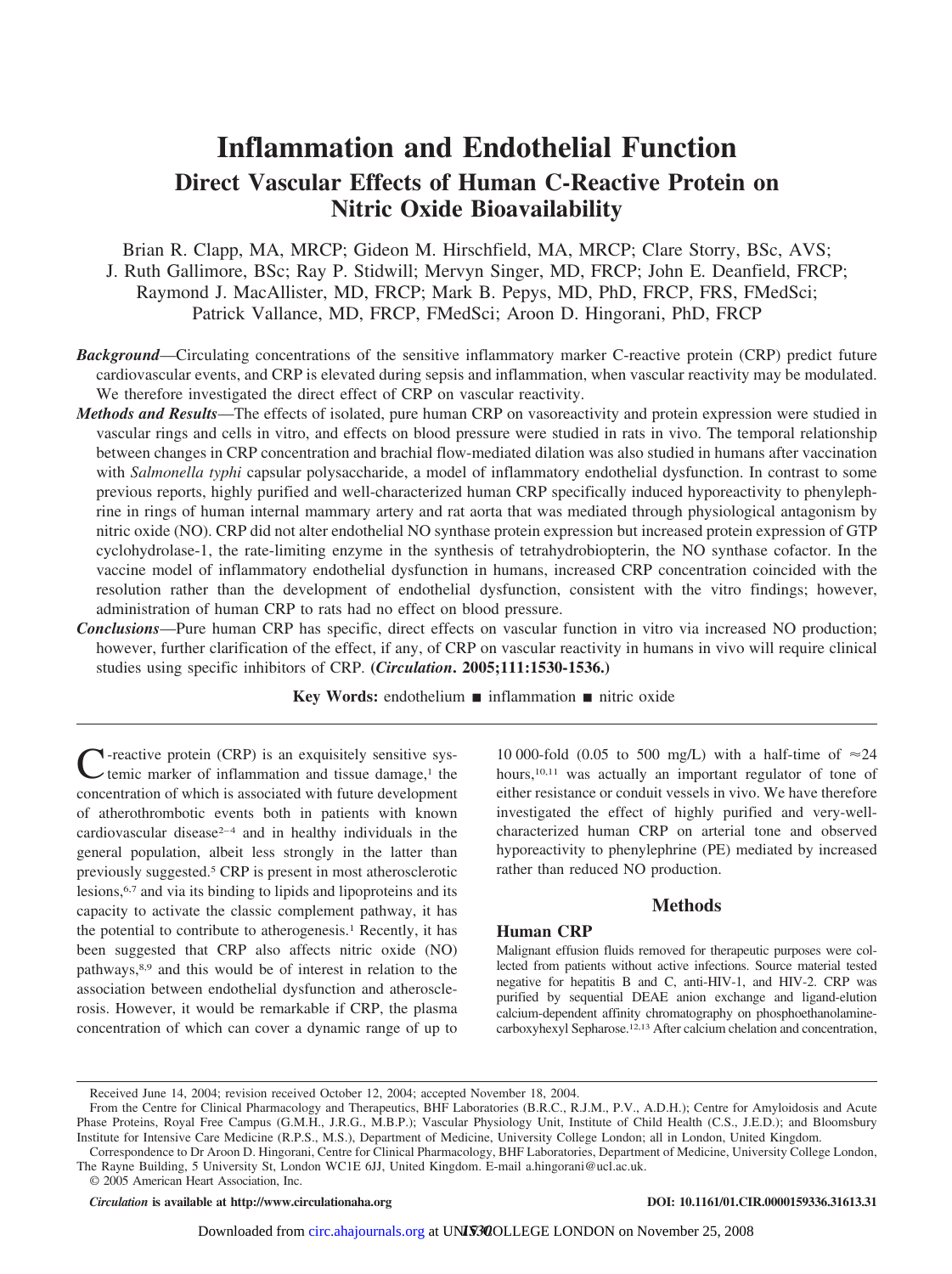the CRP was buffer exchanged into 10 mmol/L Tris, 140 mmol/L NaCl, 2 mmol/L CaCl<sub>2</sub>, pH 8.0 (Tris-saline-calcium buffer) that contained no preservatives or bacteriostatic agents. The CRP was >99% pure by overloaded silver-stained 8%- to 18%-reduced SDS-PAGE, was all in its native pentameric form by analytical size-exclusion chromatography, and was fully functional by calcium-dependent binding to immobilized phosphoethanolamine. CRP concentration in the final preparation was established by absorbance at 280 nm, corrected for light scattering at 320 nm and using the specific extinction coefficient for pure CRP (1.75 for 1 mg/mL) established by interferometric measurement of refractive index.14 The Gram-negative bacterial lipopolysaccharide (LPS) content was 100 pg/mg of CRP, measured by the kinetic chromogenic *Limulus* amebocyte lysate assay (BioWhittaker Europe S.P.R.L.). Plasma CRP in the in vivo study of experimental inflammation was determined with a high-sensitivity, automated, microparticle-enhanced latex turbidimetric immunoassay15 (COBAS MIRA; Roche Diagnostics GmbH). The lower limit of detection was 0.2 mg/L, with an interassay coefficient of variation of 4.2% at 4 mg/L and 6.3% at 1 mg/L.

#### **In Vitro Studies**

#### *Organ Bath*

Rings of thoracic aorta from male Sprague-Dawley rats and of human internal mammary artery from bypass operation were incubated in 0.5 mL of serum-free Dulbecco's modified Eagle medium (GibcoBRL Life Technologies) containing human CRP (2 to 200 mg/L) or Tris-saline-calcium buffer in 95%  $O_2/5\%$  CO<sub>2</sub> at 37°C for 4 hours and then mounted in organ baths containing Krebs solution. Changes in isometric tension were measured with a forcedisplacement transducer (FT03) connected through a MacLab to a computer. Endothelium was considered intact if acetylcholine (ACh;  $10^{-6}$  mol/L) produced  $>50\%$  reversal of contraction to  $10^{-7}$  mol/L PE. When endothelium was removed by gentle rubbing, rings exhibited <1% relaxation to ACh. Concentration-response curves to  $10^{-9}$  to  $10^{-5}$  mol/L PE were constructed, and rings were then submaximally precontracted with PE (to 80% of maximal contraction to 48 mmol/L KCl) before relaxation with  $10^{-9}$  to  $10^{-5}$  mol/L ACh or sodium nitroprusside. In some experiments, vessels were preincubated for 30 minutes with either  $3\times10^{-4}$  mol/L nitro-Larginine methyl ester (L-NAME) or  $10^{-5}$  mol/L 1400W  ${N-[3-1]}$ (aminomethyl)benzyl]acetamidine, AG Scientific Inc} to block NO synthesis;  $10^{-5}$  mol/L actinomycin D for 4 hours to block protein synthesis;  $10^{-4}$  mol/L methoxyacetylserotonin (MAS) for 30 minutes before the addition of CRP/vehicle to block tetrahydrobiopterin (BH<sub>4</sub>) synthesis; 10  $\mu$ g/mL polymyxin to bind LPS; or 8.69 $\times$ 10<sup>-3</sup> mol/L RMM, a novel low-molecular-weight inhibitor of CRP binding.16

#### *Endothelial Cell Culture*

Eighty-percent– confluent passage-5 human coronary aortic endothelial cells (HCAECs; Promocell, Heidelberg, Germany) grown in the manufacturer's growth medium supplemented with 2% vol/vol fetal calf serum,  $0.05$  mg/mL amphotericin B, and  $50 \mu$ g/mL gentamicin were incubated for 24 hours with pure human CRP (final concentration 50 mg/L) or an equal volume of Tris-saline-calcium buffer. Cells were lysed with 0.01 mol/L sodium phosphate buffer containing 1% vol/vol Nonidet, 1% wt/vol sodium deoxycholate, 0.1% vol/vol SDS, and EDTA-free complete protease inhibitor (Roche), disrupted by sonication, and collected by centrifugation.

#### *Western Blotting*

Equal quantities of protein solution were mixed with loading buffer, heated to 99°C for 10 minutes, separated by SDS-PAGE, and electrotransferred to nitrocellulose membranes (Hybond-P). These were blocked with 5% vol/vol milk solution for 3 hours before overnight incubation with rabbit anti-human endothelial NO synthase (eNOS; c-20) or a GTP cyclohydrolase-1 (GTPCH-1) antipeptide antibody followed by a horseradish peroxidase–linked secondary antibody (Santa Cruz Biotechnology). Membranes were developed with the ECL plus system (Amersham). Coomassie blue staining of gels confirmed equal protein transfer. Scion image 4.02 software was used for semiquantitative analysis of Western blots.

#### **Human Studies**

All human studies were approved by the institutional research ethics committees, and all participants gave informed consent.

#### *Experimental Inflammation*

Twelve healthy, nonsmoking male volunteers (mean age [SD] 28 [6] years) received *Salmonella typhi* capsular polysaccharide vaccine 0.025 mg (Typhim Vi, Pasteur Merieux MSD) by gluteus intramuscular injection at 8 AM on day 2 of a 4-day study.17 Venous blood was taken before and 4, 8, 32, and 56 hours after injection to provide plasma in lithium heparin and citrate. CRP was assayed as described above, and interleukin (IL)-6 and IL-1 receptor antagonist (IL-1Ra) were assayed by ELISA (R & D Systems).17 NO-mediated, endothelium-dependent vasodilation was assessed by high-resolution ultrasound of the brachial artery during reactive hyperemia before and 8, 32, and 56 hours after vaccination.18 Vessel diameter was measured with edge-detection software (Brachial Tools) and expressed as the percentage change from baseline. Endotheliumindependent dilation was assessed after  $25 \mu g$  of sublingual nitroglycerin. Four subjects were identically reassessed in the absence of an inflammatory stimulus.

#### *Cohort Study*

Plasma samples from 579 healthy, middle-aged, male Northwick Park Heart Study II participants<sup>19</sup> were used to study correlations between plasma neopterin concentration (as an index of pterin pathway activation) and CRP, measured on a BN Prospec (Dade Behring). Interassay and intra-assay coefficients of variation were  $\langle 4\% \rangle$  and  $\langle 2\% \rangle$ , respectively, with a CRP detection limit of 0.20 mg/L. Neopterin was measured by ELISA (Brahms) with a lower limit of detection of 2 nmol/L and intra-assay and interassay coefficients of variation of 3.5% and 6.5%, respectively.

#### **Rat In Vivo Study**

Male Sprague-Dawley rats (mean [SD] weight 310.8 g [11.3]) with free access to food and water were anesthetized by intraperitoneal injection of isoflurane 60 mg/kg. A jugular line was sited for infusions, and a carotid line was sited for continuous monitoring of blood gas and pressure (P23XL transducer, Viggo-Spectramed) on a precalibrated PowerLab system (AD Instruments). A tracheostomy tube was sited, but the animals continued to breathe spontaneously. After stabilization, 3 consistent hemodynamic measurements at 5-minute intervals were obtained before injection with CRP 20 mg/kg (n=6) or control buffer (n=7) in a volume of 400  $\mu$ L. Mean arterial blood pressure was recorded before CRP or buffer and every 15 minutes thereafter for 240 minutes. Blood for human CRP measurement was collected 5 minutes after injection.

#### **Statistical Analysis**

Data are presented as mean and SEM unless otherwise stated or as geometric mean and approximate SD for CRP. Concentrationresponse curves were compared by 2-way ANOVA. Plasma concentrations of analytes and endothelial function measures were analyzed by paired *t* test with correction for multiple comparison, linear regression, or ANOVA. Significance was taken as  $P \le 0.05$ .

#### **Results**

## **CRP Causes PE Hyporeactivity in Vascular Rings by an Endothelium-Dependent Mechanism**

Human CRP (200 mg/L) caused hyporeactivity to PE in rat aortic rings similar to that observed with *S typhi* LPS (50 ng/mL; Figure 1A;  $P \le 0.0001$  for both CRP and LPS compared with control). Similar effects were seen at concentrations of CRP observed in health (2 mg/L) or mild inflammation (20 mg/L), with no indication of a substantial doseresponse relationship over this time course (Figure 1B). This effect was also seen in the physiological, homologous system of human internal mammary artery rings (Figure 1C;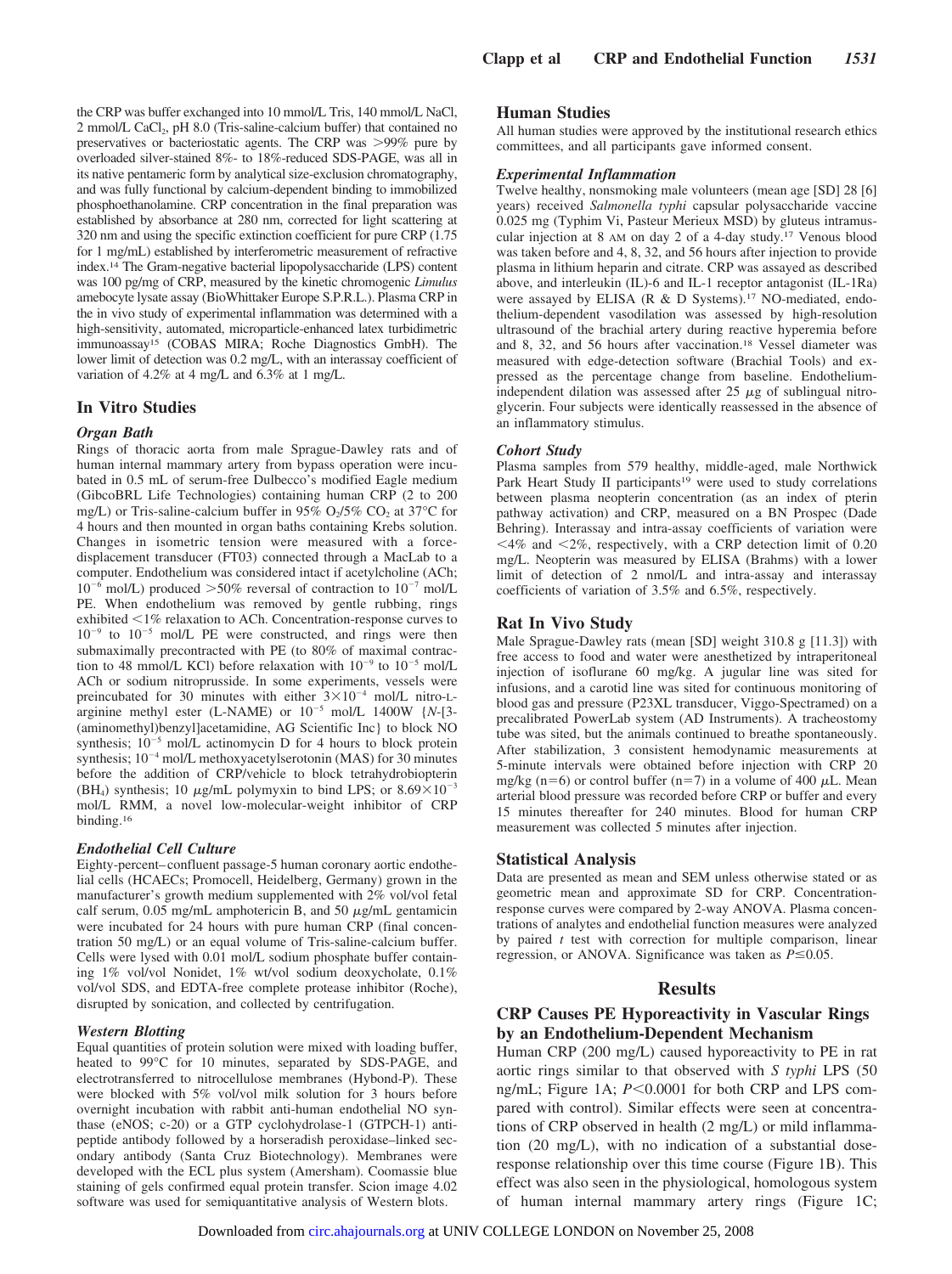



**Figure 1.** Effect of CRP on PE concentration response of arterial rings in vitro. A, Rat aorta after exposure for 4 hours to CRP or LPS, compared with control ( $n=6$ ;  $P<0.0001$  for both CRP and LPS vs control). B, Rat aorta after exposure for 4 hours to different concentrations of CRP ( $n=7$ ;  $P<0.05$  for all CRP concentrations vs control). C, Human internal mammary artery after exposure for 4 hours to CRP, compared with control ( $n=6$ ; *P*<0.0001 for CRP vs control).

 $P \leq 0.0001$ , which shows that it is not simply a heterologous, cross-species phenomenon. The effects were specific to CRP because they were abolished when the CRP was preincubated with Sepharose-phosphoethanolamine, to which all the CRP binds avidly so that no CRP was detectable in the fluid phase (Figure 2A). The action of CRP was also blocked by RMM (Figure 2B). This novel low-molecular-weight compound is bound by CRP with a  $K_d$  of  $\approx 500$  nmol/L and potently inhibits specific calcium-dependent binding of CRP to its known ligands, so the vascular effect observed here requires ligand binding by CRP. The effects of the CRP preparation



**Figure 2.** Specificity of CRP effect. A, Preabsorption of CRP preparation with Sepharose-phosphoethanolamine ( $n=8$ ; *P*=0.13 for depleted CRP solution vs control). B, Inhibition by presence of RMM throughout incubation with CRP (n=7; P=0.3) for RMM with CRP vs RMM alone). C, No effect of addition of 10  $\mu$ g/mL polymyxin to CRP (n=7;  $P$ <0.001 for CRP in presence of polymyxin vs polymyxin alone).

were not explained by the presence of LPS, because the stock CRP solution and its buffer, which had no effect, both contained <0.5 ng/mL LPS. Furthermore, preincubation of the CRP with polymyxin to bind LPS did not prevent PE hyporeactivity (Figure 2C). Endothelial denudation before incubation with CRP (Figure 3A) or non–isoform-selective NO synthase inhibition with L-NAME (Figure 3B) after incubation with CRP prevented the effect of CRP, which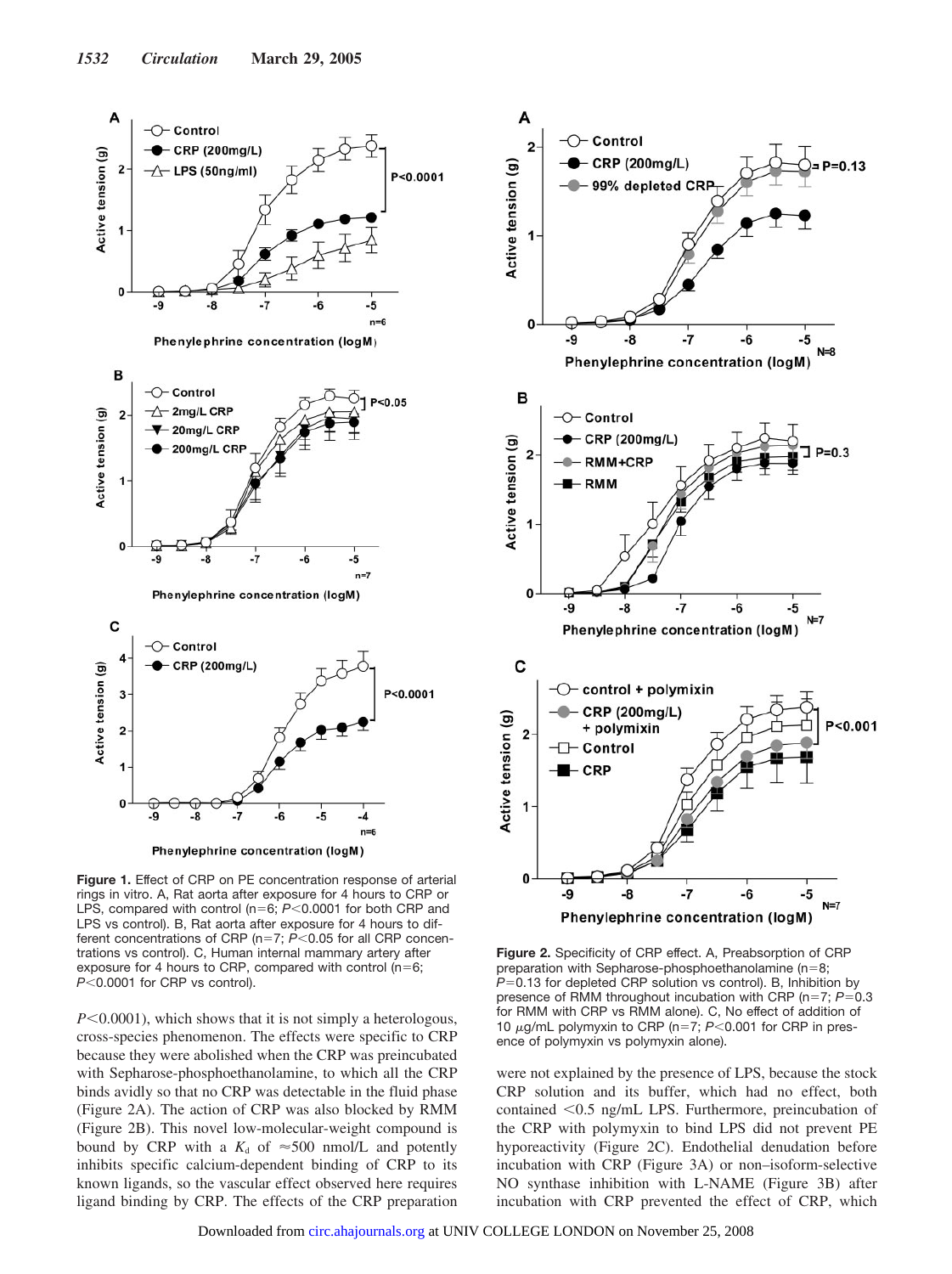

**Figure 3.** Effects of endothelial denudation, NO, and actinomycin D on CRP effect in rat aorta. A, Endothelial denudation abolishes CRP-induced hyporeactivity to PE ( $n=6$ ;  $P=0.6$  for CRP vs control). B, L-NAME abolishes CRP-induced hyporeactivity to PE (n=8; P=0.15 for CRP in presence of L-NAME vs L-NAME alone). C, Actinomycin D prevents CRP-induced hyporeactivity to PE ( $n=7$ ;  $P=0.8$  for CRP with actinomycin D vs actinomycin D alone).

suggests that PE hyporeactivity is mediated by endotheliumderived NO. Actinomycin D blocked CRP-induced hyporeactivity to PE (Figure 3C), which indicates that new protein synthesis is required.



**Figure 4.** Effect of selective iNOS inhibition in rat aorta. Selective iNOS inhibition with 1400W does not alter CRP-induced hyporeactivity to PE ( $n=13$ ;  $P<0.0001$  for CRP plus 1400W vs 1400W alone).

### **CRP Augments NO Availability Independently of Inducible NO Synthase Induction**

To exclude a contribution from inducible NO synthase (iNOS)-derived NO, studies were performed with the iNOSspecific inhibitor 1400W. Although 1400W increased PE constriction in control vessels, which indicates a degree of iNOS induction during the incubation period, it did not affect the PE hyporeactivity induced by CRP, which suggests that this effect is independent of iNOS (Figure 4). In a separate series of experiments, 1400W markedly attenuated the hyporeactivity induced by LPS, which is considered to be mediated by iNOS-derived NO ( $n=4$ ;  $P<0.0001$ ; data not shown).

## **CRP Augments NO Availability by Increasing** Synthesis of BH<sub>4</sub>

In rat aortic rings incubated with CRP and precontracted with PE, there was a small but significant increase in the sensitivity to the endothelium-dependent vasodilator ACh (Figure 5A;  $P \le 0.0001$ ), with no change in the response to the endothelium-independent vasodilator sodium nitroprusside (Figure 5B), consistent with increased NO availability. Despite increased NO availability and the requirement for new protein synthesis, CRP did not alter eNOS expression in HCAECs (Figure 6A); however, NO availability can be increased through elevations in BH4, in the absence of transcriptional induction of eNOS.20,21 In HCAECs in culture, CRP upregulated expression of GTPCH1, the rate-limiting enzyme in  $BH<sub>4</sub>$  synthesis (Figure 6B). Moreover, MAS, an inhibitor of sepiapterin reductase, the terminal enzyme in BH4 biosynthesis, prevented CRP-mediated hyporeactivity to PE (Figure 6C).

## **Elevations in CRP Coincide With Recovery of Endothelial Function After Experimental Inflammation**

In healthy volunteers, vaccination with *S typhi* capsular polysaccharide17 caused a significant reduction in NOdependent flow-mediated dilation of the brachial artery  $(7.7\pm0.8\%$  before vaccination versus  $6.0\pm0.9\%$  8 hours after vaccination,  $P=0.05$ ; Figure 7A). At the time of maximal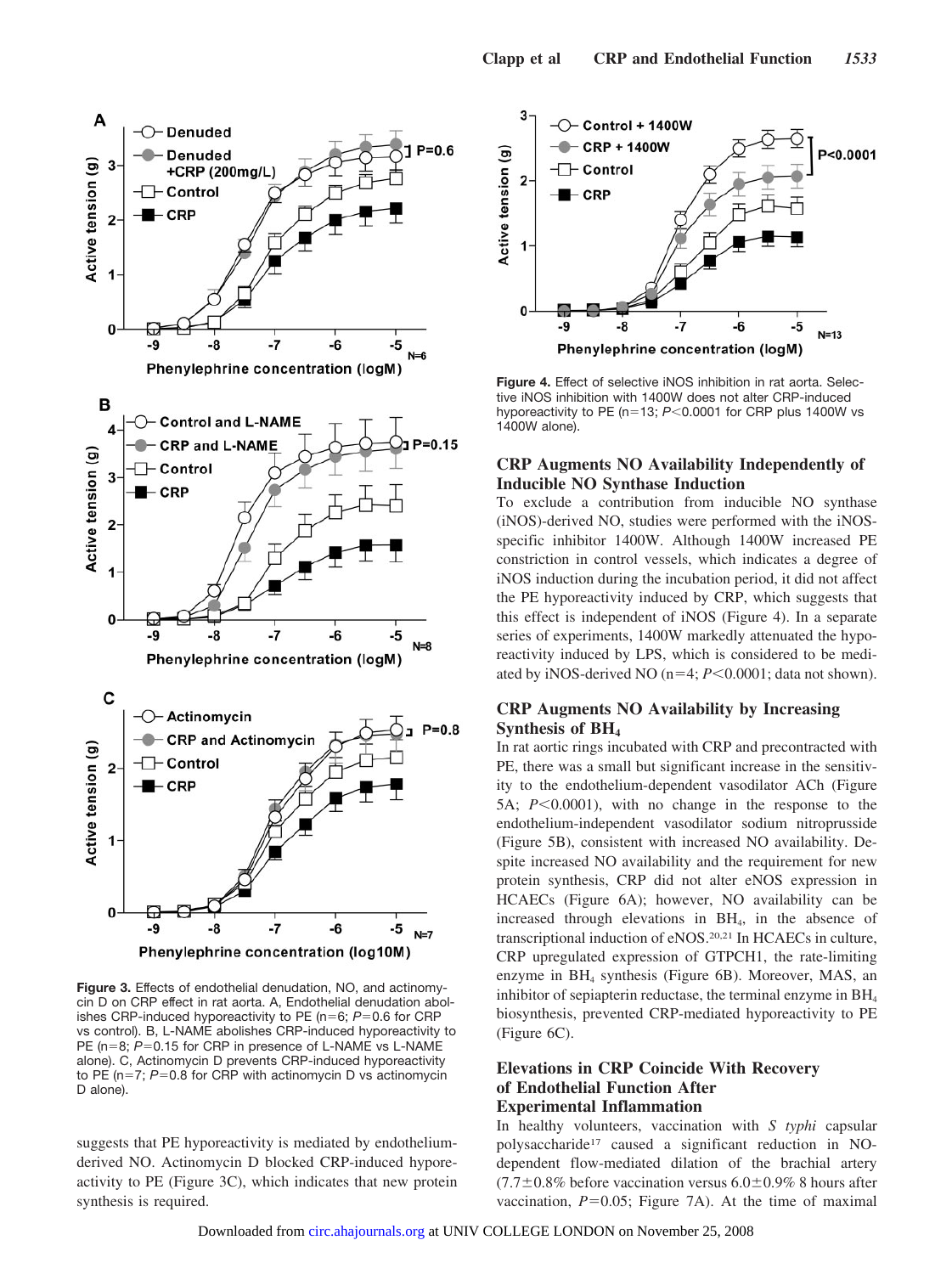

**Figure 5.** Effect of CRP on vasodilator responses in endothelium-intact rat aorta. A, Enhanced response to endotheliumdependent vasodilation induced by ACh ( $n=12$ ;  $P<0.0001$  for CRP vs control). B, No alteration of endothelium-independent vasodilation induced by sodium nitroprusside in rat aortic rings  $(n=6; P=0.3$  for CRP vs control).

endothelial dysfunction, 8 hours after vaccination, plasma CRP concentration had not changed significantly (0.89 [0.88] mg/L at baseline versus 1.06 [0.92] mg/L at 8 hours). However, by 32 hours after vaccination, coincident with recovery of endothelial function, CRP had risen 3-fold to 2.7  $(1.8)$  mg/L  $(P<0.01$  compared with baseline; Figure 7A). In contrast, IL-6 and IL-1Ra were both elevated as early as 4 hours after vaccination, before the development of maximal endothelial dysfunction, and had returned to baseline by 32 hours (IL-6 0.87 $\pm$ 0.08 pg/mL at baseline and 5.8 $\pm$ 1.6 pg/mL at 4 hours, and IL-1Ra  $265 \pm 49$  pg/mL at baseline and  $363 \pm 101$  pg/mL at 4 hours, *P*<0.05 for both comparisons; Figure 7B). Baseline vessel diameters, response to nitroglycerin, and other parameters were unaltered during the study. Neither CRP nor flow-mediated dilation varied in timecontrol studies in 4 subjects who were not vaccinated  $(P=0.6$ and 0.5, respectively).

## **Correlation of CRP With Neopterin**

In 579 healthy middle-aged men evaluated in the absence of clinically apparent infection or inflammation, plasma CRP correlated with plasma neopterin, albeit weakly  $(r=0.11,$  $P=0.007$ ; Figure 8).

eNOS expression



**Figure 6.** Mechanism of CRP effect on NO synthesis. eNOS and GTPCH-1 expression in HCAECs. A, No change in eNOS expression. Western blot for eNOS (above) and Coomassie stain for total protein (below) after incubation of cells for 24 hours with 50 mg/L CRP or control medium. B, Increased expression of GTPCH-1. Western blot for GTPCH-1 (above) and Coomassie stain for total protein (below) after incubation of cells for 24 hours with 50 mg/L CRP or control medium. C, Specific inhibition of BH<sub>4</sub> synthesis in rat aorta by MAS blocks CRP effect  $(n=8; P<0.0001$  for CRP alone vs CRP plus MAS).

#### **Effect of Human CRP on Blood Pressure in Rats**

Immediately after injection of human CRP, rats had plasma concentrations of 303 to 342 mg/L, which corresponded to a major human acute-phase response. However, there was no consistent difference in blood pressure compared with control animals, mean (SD) initial and final blood pressures being 95.8 (3.4) and 87.8 (8.8) mm Hg compared with 95.7 (7.2) and 87.5 (8.3) mm Hg in controls (Figure 9).

#### **Discussion**

Functionally active, highly purified human CRP directly increased rather than decreased NO bioavailability in blood vessels in vitro, in contrast to previous reports8,22 that used commercially sourced CRP preparations. This action was seen in both human and rat vessels over a range of concentrations of CRP, although without a significant concentrationresponse relationship within the time studied. This phenomenon was robust and specific, being abolished by affinity removal of CRP from solution before addition to the vessel preparation. The effect was also blocked by a specific inhibitor of calcium-dependent ligand binding by CRP and was not attributable to LPS contamination. Few recent reports on actions of CRP in vitro8,9,23–25 describe characterization of the source, purity, assay, or functional integrity of the preparation used, the use of specificity controls, or the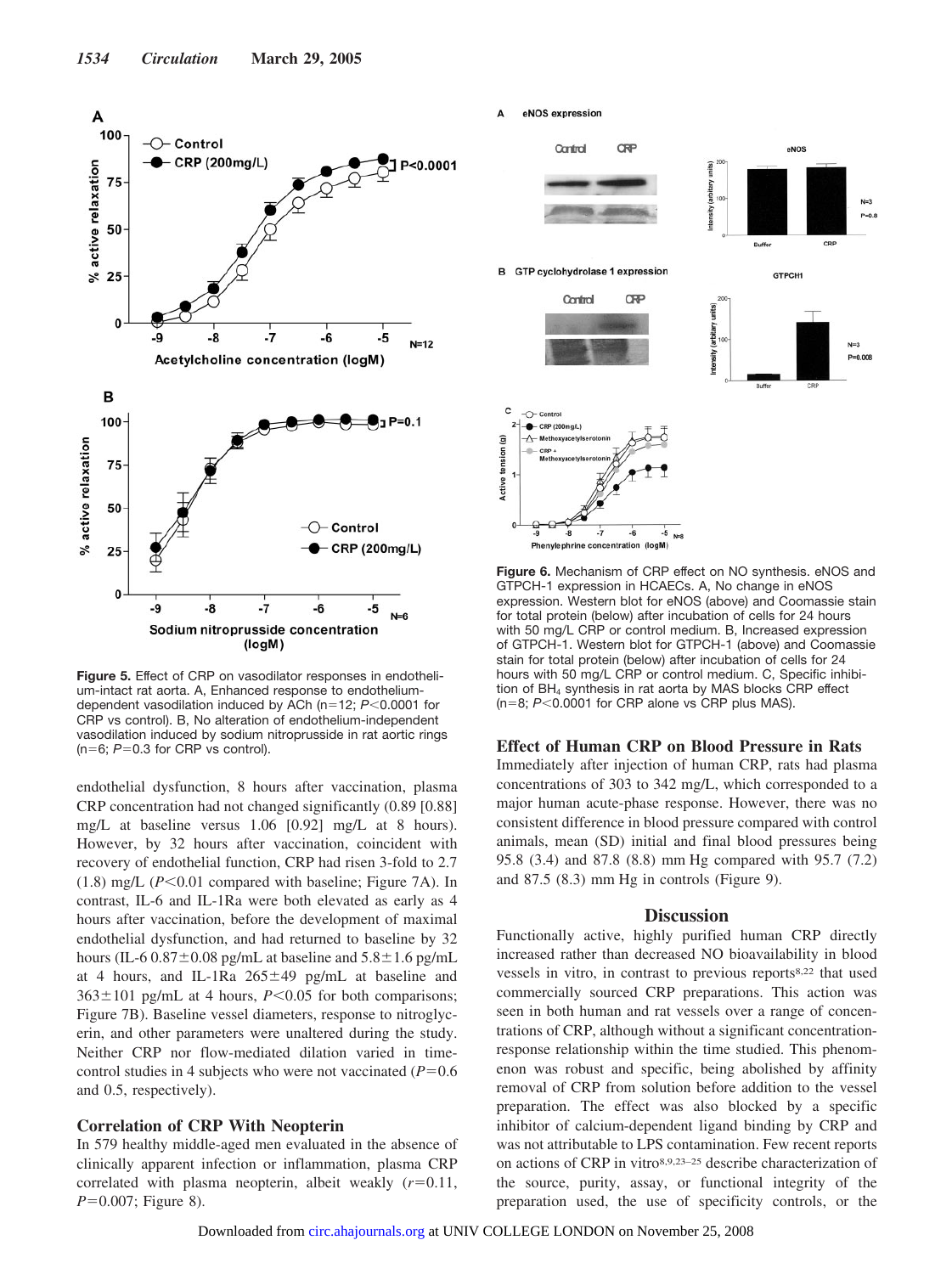

**Figure 7.** Time course of change in flow-mediated dilatation (FMD) of brachial artery after *S typhi* vaccination of healthy volunteers. A, FMD ( $\blacksquare$ ) and plasma CRP concentration ( $\square$ ; n=12; *P*≤0.05 by 1-way ANOVA for both CRP and FMD). B, Plasma concentration of IL-6 ( $\circ$ ) and IL-1Ra ( $\circ$ ) in same experiment  $(n=12; P<0.05$  by 1-way ANOVA for both IL-6 and IL-1Ra).

removal of preservatives<sup>26</sup> such as sodium azide with known vasoactive effects<sup>27,28</sup> that are present in commercial CRP preparations.

In contrast to a previous report of relaxation of human artery by recombinant human CRP in vitro,<sup>26</sup> an effect that may be due to the presence of sodium azide in the buffer,29 the effect observed here was prevented by endothelial denudation or by inhibitors of NO synthase and was consistent with activation of eNOS rather than induction of iNOS. Although it required new protein synthesis, the action of CRP was independent of increased eNOS expression. Instead, CRP induced the expression of GTPCH-1, the rate-limiting enzyme in the synthesis of  $BH<sub>4</sub>$ . Increases in the concentration



**Figure 8.** Correlation between plasma neopterin and CRP (both log transformed) among 579 men from Northwick Park Heart Study II.

**Mean BP** 



**Figure 9.** Mean blood pressure (BP) before and after injection of male Sprague-Dawley rats with human CRP 20 mg/kg ( $n=6$ ) or control buffer ( $n=7$ ).

of  $BH<sub>4</sub>$  mediated by inflammatory cytokines,<sup>20</sup> or estrogens,<sup>21</sup> can lead to increases in NO synthesis from eNOS, independent of altered enzyme expression. The correlation of CRP and neopterin, a byproduct of GTPCH-1 activity, in a large cohort of healthy individuals is consistent with a possible link between CRP and GTPCH-1 activation in vivo but obviously does not prove it. Whether CRP is capable of altering NO synthase activity by other mechanisms (eg, phosphorylation) requires further study.

It has been suggested, on the basis of previous limited in vivo association studies, that increased circulating CRP may cause endothelial dysfunction.30,31 We examined this in a model of inflammatory endothelial dysfunction in humans in which, after intramuscular administration of *S typhi* capsular polysaccharide vaccine, impaired flow-mediated dilation of the brachial artery at 8 hours is preceded by increases in plasma IL-6 and IL-1Ra concentration. However, with a suitably precise and high-sensitivity assay, there was no significant increase in CRP concentration before the development of endothelial dysfunction. CRP increased significantly only after the nadir of the flow-mediated dilation response, and its rise coincided with recovery of endothelial function. Because flow-mediated dilation is almost exclusively dependent on the release of endothelial NO,<sup>32</sup> this observation is consistent with our in vitro findings of increased NO generation from the endothelium of isolated vascular rings, although it does not prove a causal relationship. Direct vascular effects could thus conceivably be a function of CRP relevant to cardiovascular disease and to changes in vascular reactivity seen during episodes of systemic inflammation. Although the enormous dynamic range of CRP in vivo argues strongly against CRP having a major role in modulation of vascular tone, it is consistent with the poor concentration-response relationship observed here in vitro and with the absence of an acute effect of human CRP on blood pressure in rats in vivo. Elucidation of these questions, and other aspects of the possible role of CRP in cardiovascular disease, will require the introduction of selective drugs or other therapeutic interventions that specifically block the actions of CRP in vivo.